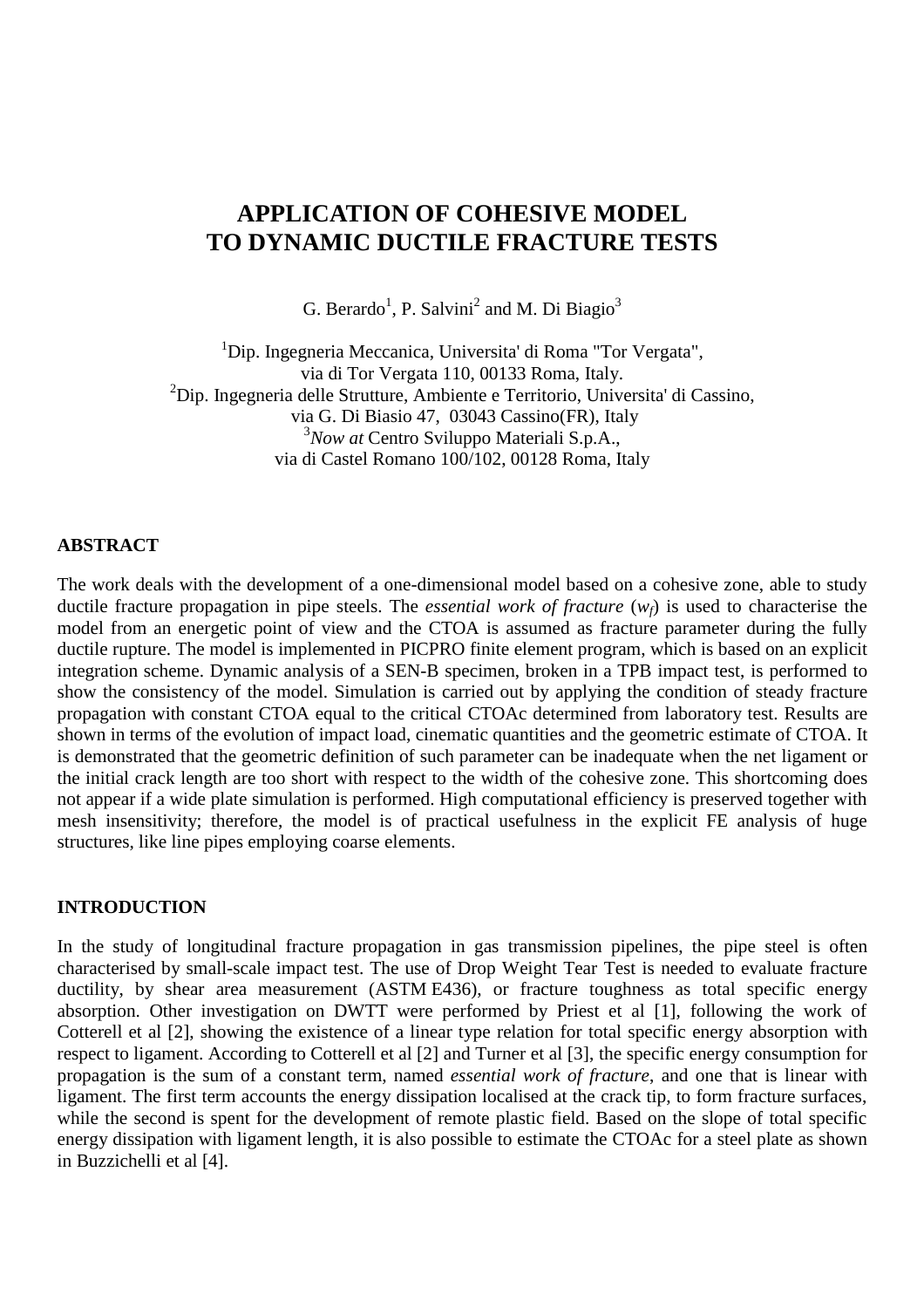A cohesive model can account the *essential work of fracture* as dissipation produced by proper cohesive stresses applied inside a cohesive zone placed at the crack tip. This introduces a perturbation of the crack tip plastic field that can invalidate the calculation of conventional fracture parameters. However, CTOA can still be used to govern the stable fracture propagation (CTOA=CTOAc).

In the present work, the analysis of a DWT Test is performed by using a cohesive zone model and assuming the fracture propagation to occur with CTOA=CTOAc. Simulations are carried out with PICPRO (PI-pe Crack PRO-pagation code) explicit finite element program dedicated to the analysis of longitudinal ductile fracture in pressurised and buried pipelines. Numerical results for the DWT Test are consistent with the assumptions introduced in the model and well reproduce the experimental behaviour of the specimen. The model is also able to tolerate coarse mesh, thus implying a great reduction in computational time. Therefore, it can be considered possible the application of the cohesive model to the study of fracture in huge structures like gas pipelines.

# **COHESIVE MODEL**

The ductile fracture propagation in steel plates can be studied by means of a cohesive model able to introduce a well-defined energy loss in correspondence of the crack. This energy dissipation can be related to the energy required to form the fracture surfaces and it has a prominent importance in ductile rupture. Here it is discussed a one-dimensional cohesive layer, placed at the crack tip, where internal continuity of the material is gradually removed to allow crack extension. Dissipative stresses are introduced inside the cohesive layer so as to give a certain *fracture resistance* acting in opposition to the crack flank opening. According with Cotterell et al [2], the *essential work of fracture*  $w_f$  can be defined as the component of specific energy dissipation whose absorption is localised at the crack tip. A cohesive zone can be introduced next to the crack tip, in the form of a simple layer with *cohesive distance* ∆, surrounded by a wide spread plastic field as shown in Figure 1. Following the scheme of Figure 2, for a fracture extension *da*, the calculation of the energy dissipation can be done as follows.



**Figure 1**: One-dimensional cohesive zone model. **Figure 2**: Cohesive model for *da* fracture extension.

Where *B* is the plate thickness,  $\sigma_c$  the cohesive stress, *V* is half the crack flank opening. The specific work of fracture, according with Cotterell et al [2], can then be deduced.

$$
w_f = 2\frac{dE_D}{Bda} = 2\int_0^A \left(\sigma_c \frac{dV}{da}\right) dx\tag{2}
$$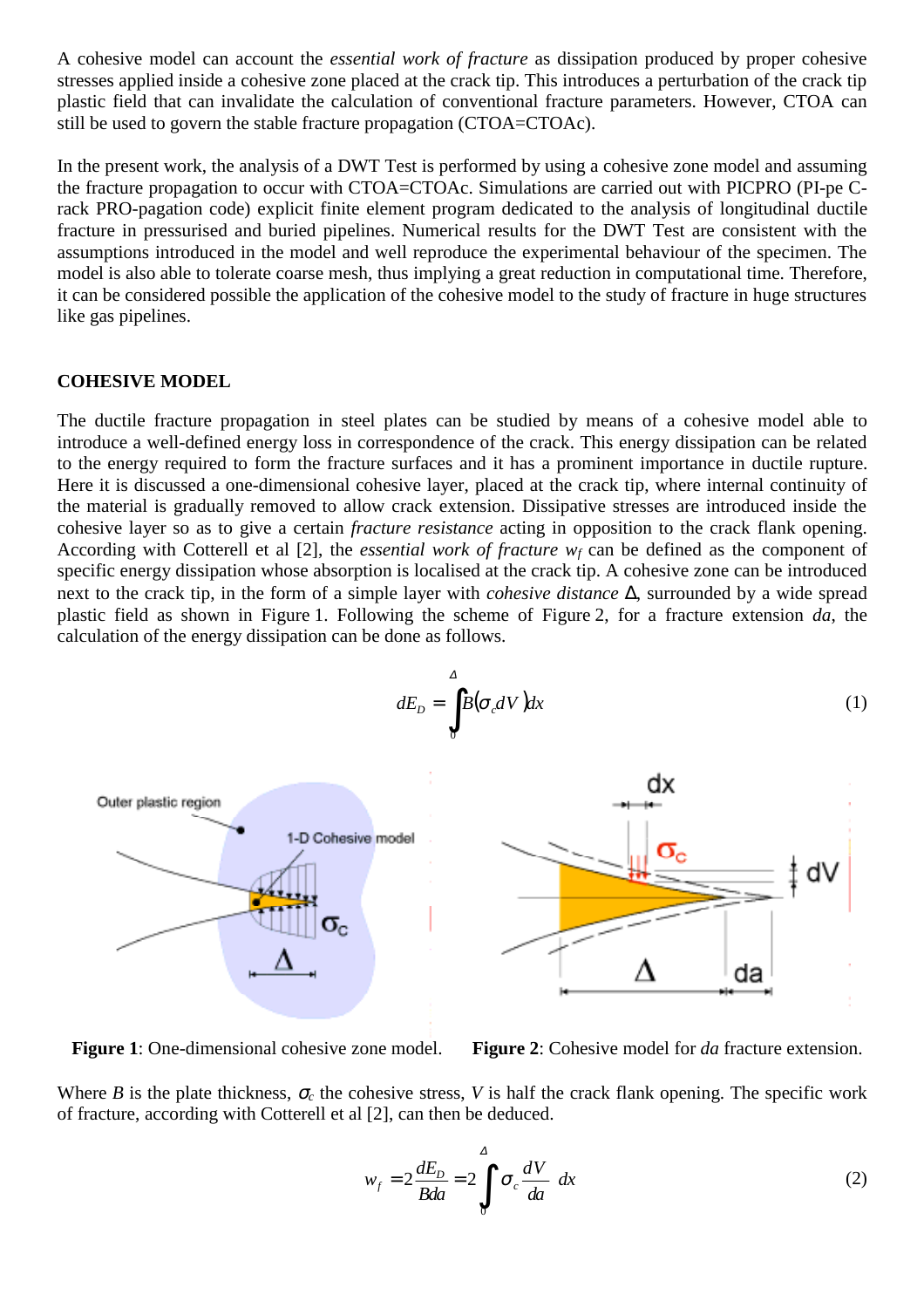Here the  $V_F$  is half the Crack Opening Displacement (COD) at the trailing edge of the cohesive layer. In what follows it is assumed that fracture propagation develops at constant crack speed and shows a selfsimilar crack profile. Under these two hypotheses the expression of essential work of fracture can be modified as in Eqn. 3.

$$
w_f = 2 \int_0^{V_F} \sigma_c dV \tag{3}
$$

Therefore,  $w_f$  can be computed both from the instantaneous energy absorption in the cohesive layer, Eqn. 2, and from the energy dissipated in correspondence of a single material point during the crossing of the whole cohesive layer (Eqn. 3).

The implementation of the cohesive model, inside the PICPRO program, follows nodal release technique in order to ensure a gradual evolution of flank nodal forces during fracture extension. Unlike other formulations (Rydholm et al [5]), the *cohesive distance* ∆ is chosen as a characteristic quantity for any steel plate independently from the mesh element size. The value ∆, needed for each steel plate, can be obtained by a calibration procedure (Salvini et al [6]) that requires the finite element analysis of an experimental impact test. The proper value of  $\Delta$  is the one that ensures the best agreement on the load-time response between the FE prediction and experimental record.

In the finite element program it can be assumed the essential work of fracture to be derived from the work done by the nodal cohesive forces (F<sub>c</sub>) during a given crack extension (δ). In the case of only one node inside the cohesive zone the definition in Eqn. 4 can be applied.

$$
w_f = \frac{2}{B\delta} \int_0^{\delta} F_c \frac{dV}{da} dx
$$
 (4)

Since this last definition accounts the evolution of a single material point, it can be considered valid only for self-similar propagation with constant speed, as seen for Eqn. 3. By introducing the evolution parameter  $\alpha$ , as normalised cohesive force with respect to its maximum  $(F_0)$ , it is assumed that the crack opening displacement fits a power type function with the following expression:

$$
V = V_F \left(1 - \alpha^k\right) \tag{5}
$$

Substituting and solving the integral in Eqn. 4, a more explicit form for  $w_f$  can be obtained:

$$
w_f = 2 \frac{F_0 V_F}{B \delta} \frac{k}{k+1} \left( 1 - \alpha^{k+1} \right)
$$
 (6)

Since steady propagation is considered, a constant  $w_f$  must be imposed during the nodal release (for each  $\alpha$ ); therefore, one can write:

$$
w_f(\delta) = 2 \frac{F_0 V_F}{B \delta} \frac{k}{k+1} (1 - \alpha^{k+1}) = 2 \frac{F_0 V_F}{B \Delta} \frac{k}{k+1} = w_f(\Delta)
$$
 (7)

Leading to a general description of the evolution law for nodal forces as a function of the distance from the crack tip and the *cohesive distance*.

$$
\frac{F_c}{F_0} = \alpha = \left(1 - \frac{\delta}{\Delta}\right)^{\frac{1}{k+1}}
$$
\n(8)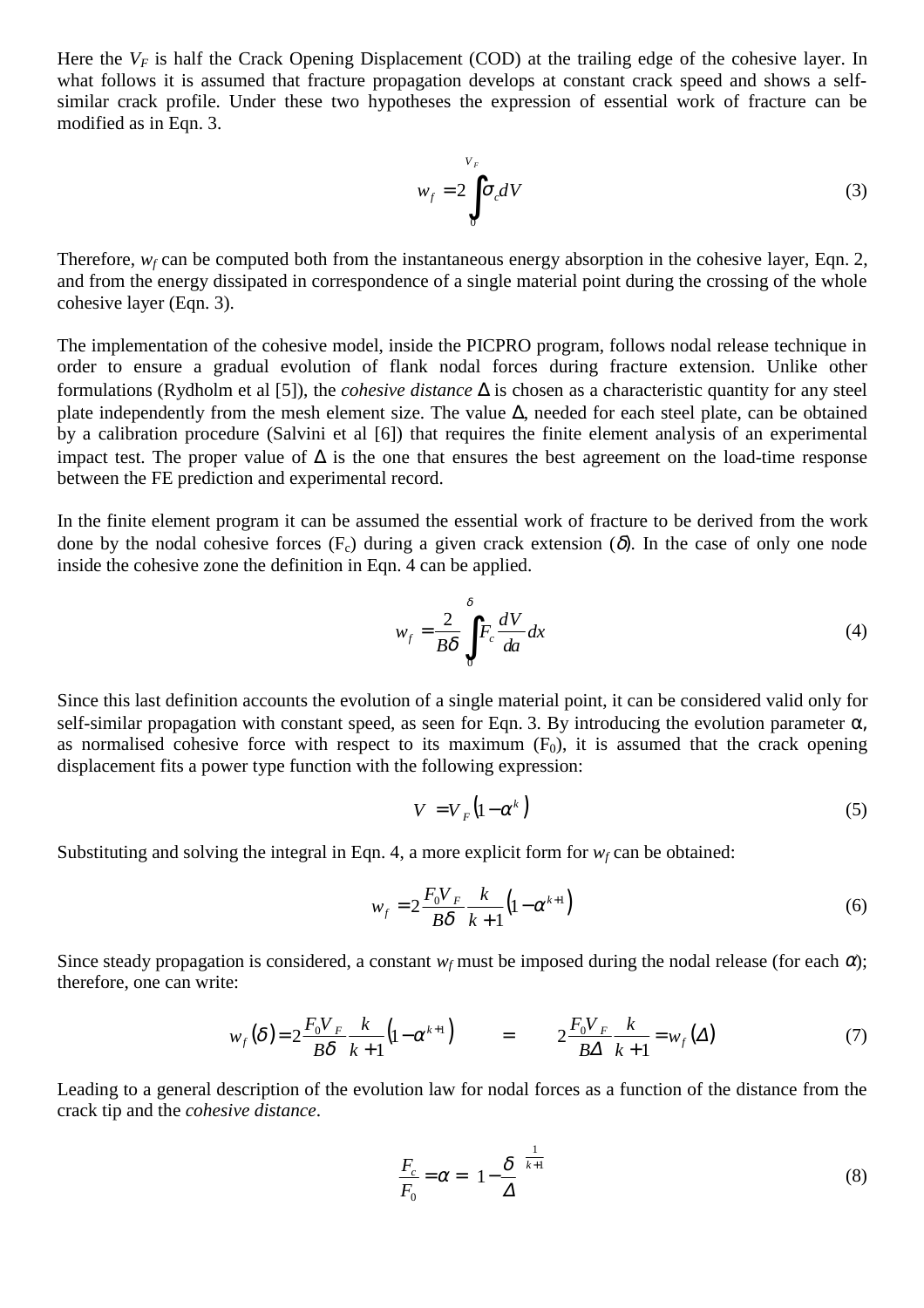The value of  $k=1$  is then assumed in accordance with the work of Rydholm et al [5].

This method requires that at least one node must fall inside the cohesive layer and then a maximum size  $\Delta$ can be established for fracture elements. In the case of finer meshes it can be assumed the Eqn. 8 to remain valid for each node (*i*) and thus substituting  $\delta$  with the node actual position  $\delta$ *i* relative to the crack tip.

$$
w_f = \frac{2}{B} \sum_{NODES} \frac{1}{\delta_i} \int_0^{\delta_i} F_i \frac{dV_i}{da} dx
$$
 (9)

In this case, named *n* the number of cohesive nodes, the nodal maximum forces  $(F_{0,i})$  are expected to reduce by a scale factor *n* with respect to the one given for a single node  $(F_0)$ . However the summation of all *n* nodal contributes to  $w_f$  would restore the same value obtained for the single node case. Solving the integral, the expression for  $w_f$  can be obtained in the form used by PICPRO.

$$
w_f = \frac{2}{B} \frac{k}{k+1} \sum_{i=1,n} \frac{F_{0,i} V_F}{\delta_i} \left[ 1 - \alpha (\delta_i)^{k+1} \right]
$$
(10)

#### **ANALYSIS OF DWTT SPECIMEN**

The Drop Weight Tear Test (DWTT) has a relevant importance in the characterisation of fracture propagation in steel pipes employed for gas transportation lines. The test is conducted on a SEN specimen in a Three Point Bending (TPB) impact machine. According to ASTM (E436) and API (API 5L) requirements the ligament is 76 mm, the effective span 256 mm and the initial crack length  $a_0$  is 5 mm. This test can be used primarily for the observation of shear fracture surface at a given temperature, useful to guarantee fully ductile operating conditions. Furthermore it is possible to include a basic instrumentation to measure the energy absorption, the load-time record and impact speed during the test. The recorded data can then be used to the development and verification of numerical models for ductile fracture propagation.

In a TPB test of a SEN specimen, that is to say in DWTT specimen, a cinematic relation can be found to relate the fracture extension to global cinematic quantities and the Crack Tip Opening Angle (CTOA). It can be assumed that a plastic hinge develops in the ligament of the specimen so that the two halves, with respect to the crack line, can be fairly considered as rigid. In accordance to analyses made by Turner et al [7] and Martinelli et al [8], it is possible to express a necessary condition for stable fracture propagation in such specimen.

$$
\frac{da}{d\theta} = r * \frac{W - a}{\tan\left(\frac{CTOA}{2}\right)}\tag{11}
$$

Here *CTOA* is assumed as dominant fracture parameter, *a* the crack length, (*W-a*) the actual net ligament, θ the rotation of one half of the specimen and r\* is the plastic hinge geometric factor. This last factor has a conventional meaning as the non-dimensional distance of the instantaneous centre of rotation from the crack tip with respect to the actual ligament value. Many authors gave an estimation for r\* that generally is assumed to be about 0.45 (ASTM E1737, Matsoukas [9], Turner [7]). Two literature expression are found respectively in [8] and [9]:

$$
r^* = 3.8 \left( 1 - \frac{a}{W} \right)^{30} + 1.27 \left( 1 - \frac{a}{W} \right)^3 + 0.436 \tag{12}
$$

$$
r^* = 0.463 - 0.04 \left(\frac{a}{W}\right)
$$
 (13)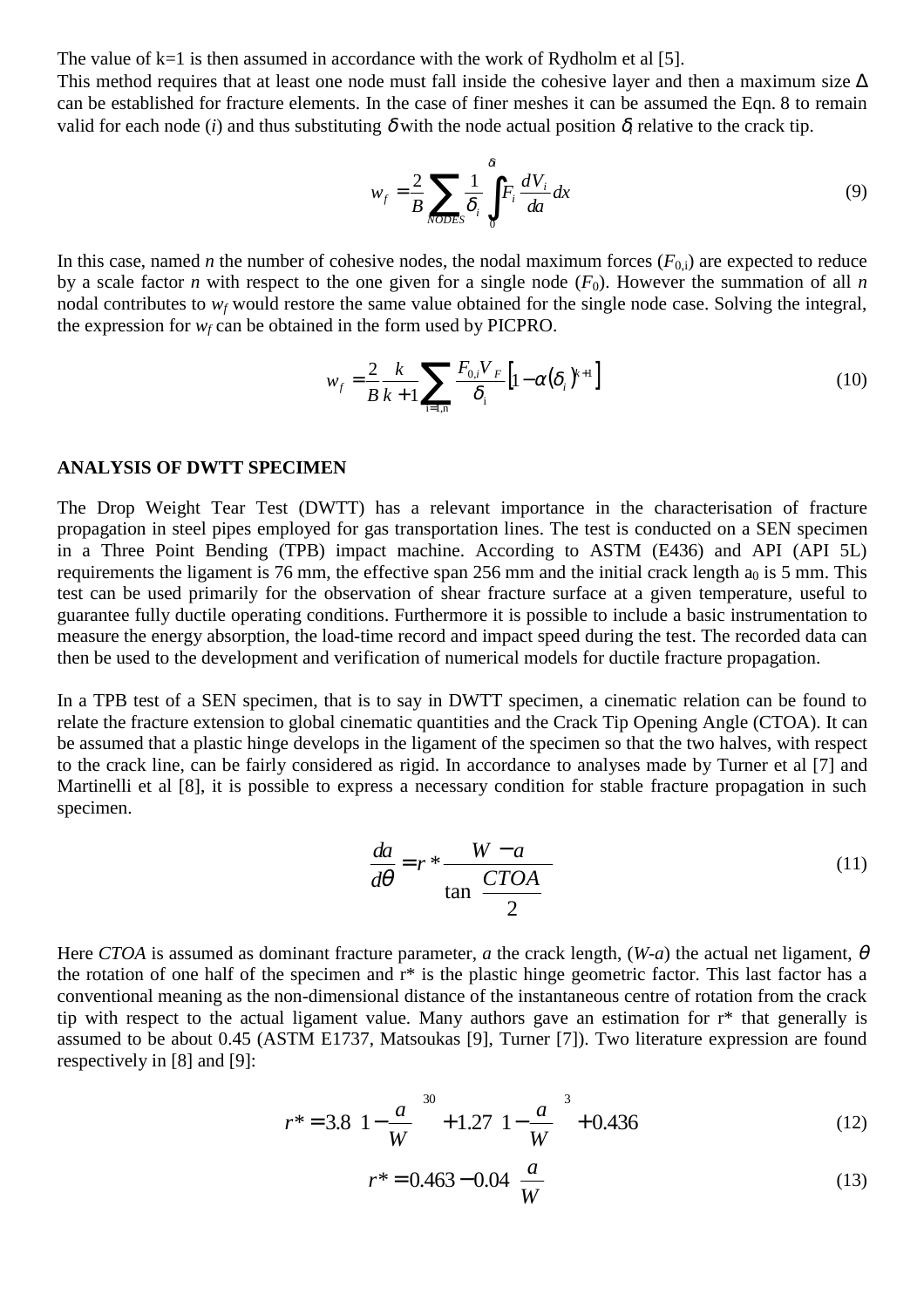In order to perform a finite element analysis of a DWT Test the Eqn. 9 is implemented in PICPRO to give the fracture speed in the hypothesis of stable crack propagation. Under this condition the CTOA is replaced with the constant CTOAc value obtained from experimental procedure discussed in Buzzichelli et al [4]. Half specimen is studied for symmetry reason (Figure 3). PICPRO computes r<sup>\*</sup> by assuming that one specimen half is a rigid body that rotates around a yielded region and then characterised by the existence of the instantaneous centre of rotation  $C_R$ . If the reference coordinate system is located on the impact hammer, it can be found that  $r^*$  factor is the ratio between the distance, from crack tip, of the  $C_R$  projection on the symmetry axis and net ligament (*W*-*a*).



**Figure 3**: 2D mesh used for DWTT analysis in PICPRO. Fracture elements are 1.58 mm.



**Figure 4**: Equivalent strain at 3 ms after impact.

In what follows it is taken into account a DWT Test of a steel pipe piece with 19 mm thickness and CTOAc=8.4°. The impact test has been made with a dropping hammer of 550 kg reaching 7.58 m/s at the instant of first impact. The value of ∆ for the plate investigated is 12 mm with the procedure from Salvini et al [6]. The mesh used in the calculation is shown in Figure 3 while Figure 4 shows the post-processed equivalent strains 3 ms after impact. This frame reveals the interference of the fracture plastic field with the one originated by the indentation from the impact hammer.

As shown in the Figure 5a, the choice on  $\Delta$  makes possible to follow the complete propagation event after crack initiation (imposed after 10 mm of load-point displacement). As a matter of fact the descent slope of the load-displacement diagram can be related with the propagation energy spent both as *essential work of fracture* and global plasticity ([1-2-3]). Still other cinematic quantities reveal good agreement between the PICPRO simulation and experimental results (Figures 5b-c).



**Figure 5**: Comparison between the PICPRO and experimental data from DWT Test.

Other quantities can not be measured directly during the experiment but PICPRO can estimate them as reported in Figure 6. The crack length evolution can be studied (Figure 6a): here crack speed is found to decrease from initial value of 22.5 m/s to about 5 m/s at the end of the ligament. However the angular speed of the half specimen has a small rise from  $47.4$  rad/s to  $68.5$  rad/s (Figure 6b). Among these data  $w_f$  is computed (Figure 6c) and its mean value, regardless from end effects, spans between  $112$  J/cm<sup>2</sup> and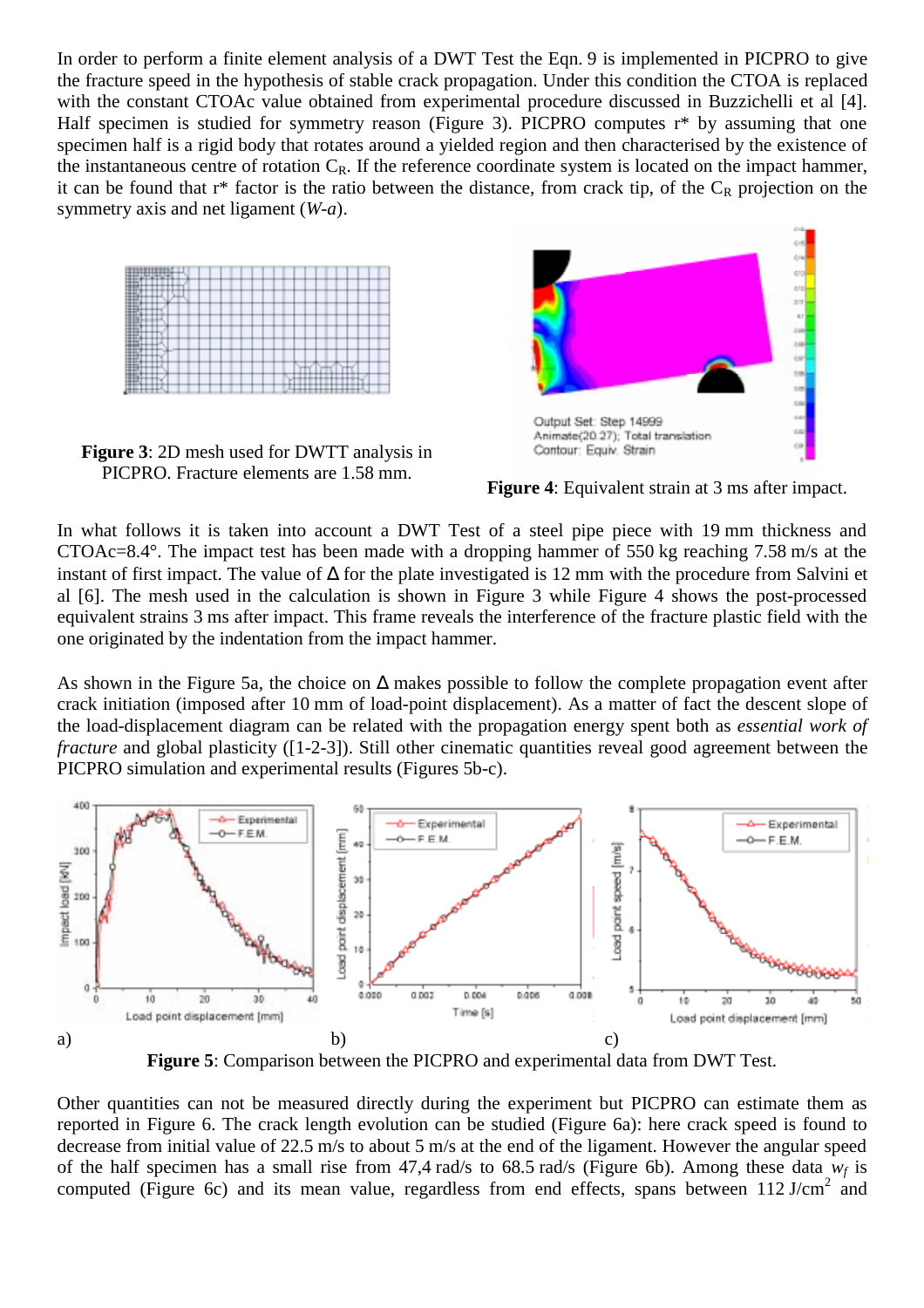147 J/cm<sup>2</sup>. This increase is probably related with the hardening induced ahead the crack tip by hammer impact (Figure 4) and the predicted reduction of crack speed.



**Figure 6**: PICPRO analysis of fracture propagation.

Verification of r\* values is also studied with respect to estimations from Eqn.s 12 and 13. Results are shown in Figure 7 where a very good agreement appears with the Eqn. 13 even if a progressive reduction of r\* is predicted by PICPRO after 50 mm of fracture length. A further check is shown in Figure 8 where r\* is computed by removing, or not, plastically deformed elements. Since the results on a more magnified scale are more or less the same it can be concluded that the schematisation of rigid body motion that led to Eqn. 11 is reasonable.





**Figure 8:** PICPRO calculation of  $r^*$  factor using all elements or removing plastically deformed ones.

### **CTOA PARAMETER**

The CTOA parameter is the angle formed by crack flanks at the crack tip. Assuming a sharp profile, neglecting blunting effect, the following definition would be appropriate:

$$
CTOA_a = \lim_{x \to 0} \left( 2 \cdot \arctg \left( \frac{1}{2} \frac{d}{da} COD(x) \right) \right)
$$
 (14)

The use of this expression, with the cohesive model here developed, is possible if one could establish a point, to be considered as effective crack tip, to which the limit must be calculated. As a convention, here it is assumed that the computational crack tip is coincident with the leading edge of the cohesive zone. By this position the crack profile is approximated with a polynomial whose slope, at the crack tip, is calculated as a measure of CTOA. Unfortunately there will be a non-unique value of this angle because it is dependent on the sampling width (i.e. number of nodes) and the order of polynomial used in the approximation.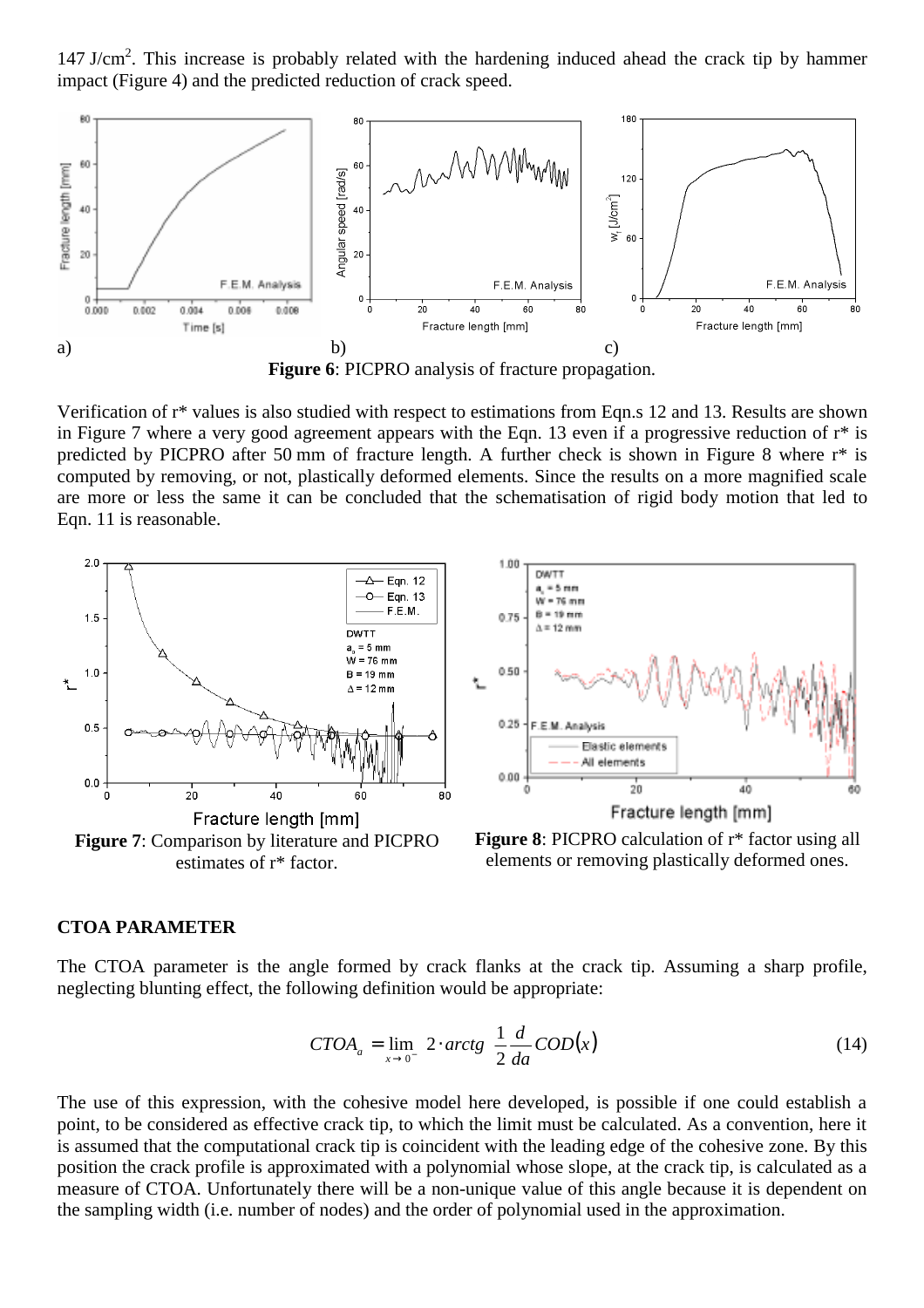After some investigation a second order polynomial is used for the interpolation, while the optimal sampling width depends on the mesh size, cohesive distance  $\Delta$ , ligament and fracture length. As an example, the postprocessing of CTOA values for the DWT Test examined in this work is presented in Figure 9 with two sampling widths of 10 mm and 20 mm. Therefore, since  $\Delta = 12$  mm most, or all, sampling nodes are inside the cohesive layer. Results show that crack initiation occurs with CTOA of about 30° but it suddenly reduces after crack initiation. The transient effect, during first stage of propagation, is due to abrupt change in the profile shape and it persists for a longer time if sampling length is higher. Anyway after a short amount of propagation a fairly constant CTOA value is reached depending on sampling width (4.2° with s.w. 10 mm and 6.2° with s.w. 20 mm). As a result the values obtained (Figure 9) are not consistent with the one applied in PICPRO through Eqn. 11 (CTOAc=8.4°).



**Figure 9**: CTOA evolution in the DWT Test here studied with PICPRO.

The error can be ascribed to the geometric estimation of CTOA from nodal position inside the cohesive layer, where displacements are perturbed from their effective values. As a matter of fact, the cohesive model accounts only the energy dissipation for the new fracture surfaces but it is not able to follow all processes that lead to final rupture. From this consideration, it appears that geometrical CTOA must be calculated accounting a sampling region outside the cohesive layer. Anyway this region must be far enough from the boundary so that it can be considered "*at the crack tip*". Unfortunately this seems not possible in a standard DWTT specimen.

To validate this concept a DWTT type specimen with increased dimensions is simulated (ligament 300 mm, span 500 mm, initial crack length 50 mm) with the same material previously studied and then again with CTOAc=8.4° and ∆=12 mm. Here the CTOA is computed with two different sampling widths (50 mm and 70 mm) and some results are plotted in Figure 10a-b. In this case steady CTOA values, computed from profile geometry, are observed to have minor differences and reproduce well the CTOAc value (8.4°) imposed. A further computation has been made with a hypothetical CTOAc=15° and consistency is still maintained (i.e. the steady condition CTOA=CTOAc is reached whatever the value of CTOAc is).

From these considerations, it follows that Eqn. 11 can be used to govern fracture extension, in a DWT Test, by imposing a constant value of CTOAc. Specimen geometry and cohesive distance ∆ can affect the postprocessed CTOA value while the constancy of CTOA is reproduced during steady propagation. Anyway, for each case a confirmation is needed because, as a principle, it can also happen that CTOA never reach a constant value for some ∆, crack length, CTOAc, steel tensile strength and toughness. Differences between the imposed CTOAc value and the CTOA attained during steady propagation can be related to crack profile approximation and can not be considered the effective fracture behaviour.

Finally  $w_f$  is computed still in the virtual wide-plate experiment, showing a constant value of about 118 J/cm<sup>2</sup>, which is similar to the one obtained in the DWTT specimen. This is a promising point for an indirect computation of CTOA from  $w_f$  actual value. However this last position requires further investigation and will be object of future work.